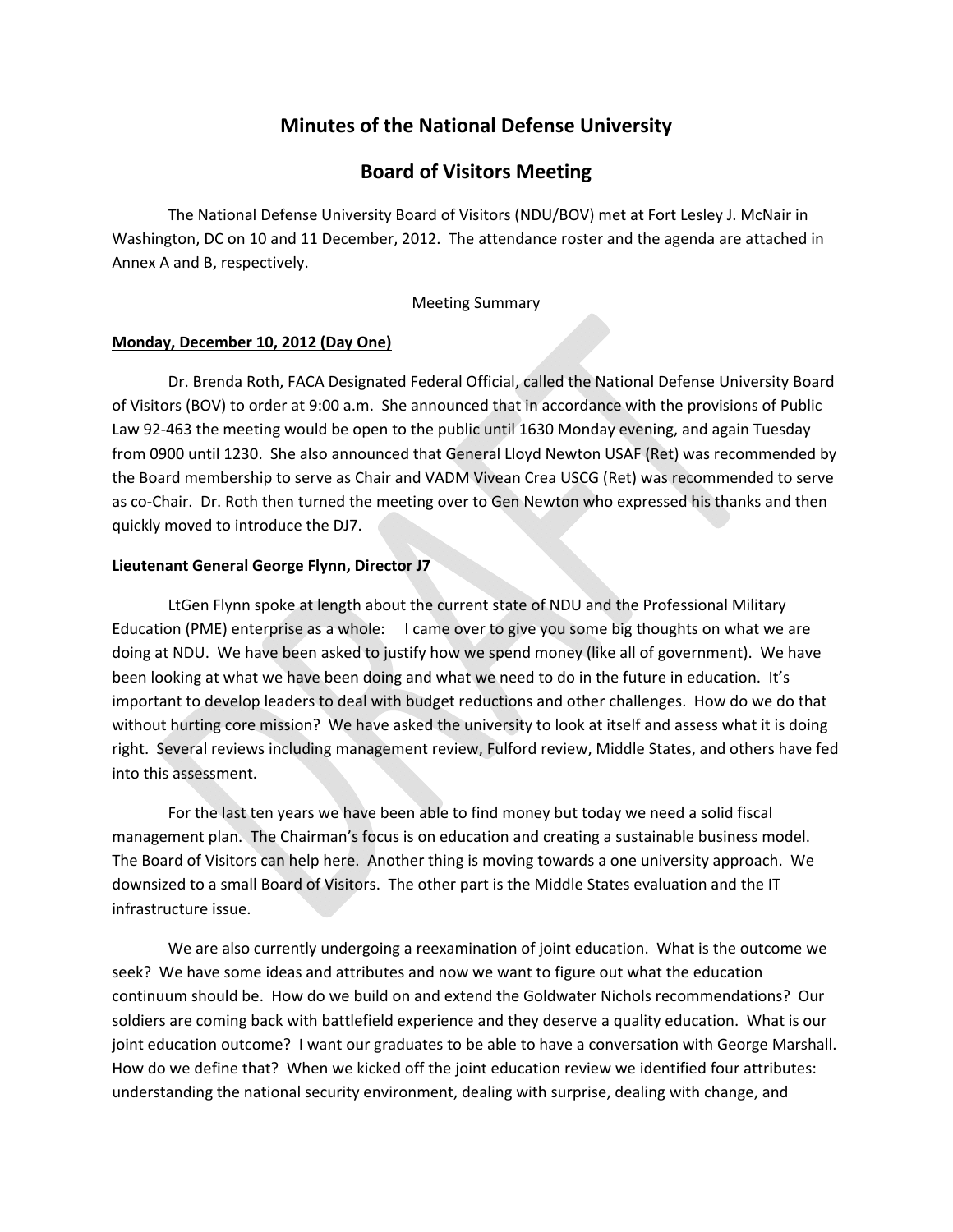operating under the commander's intent. These are consistent with over 40 studies on military operations over the last 12 years.

One major issue is that we don't always understand the environment, particularly the need for interagency and multinational collaboration. The recent Capstone concept paper kicks off the next step in addressing these issues. Another challenge comes from the cyber domain. We must work together to overcome these challenges. We need the input and support of the Board of Visitors to help us establish a sustainable, workable model for the next several years.

#### *Discussion*

VADM Crea asked if the senior service colleges were involved in the PME review (Yes). Mr. Raymond asked about the definition of Joint Professional Military Education (JPME) and what the role of the Board should be on this issue. LtGen Flynn replied that definitional clarity is a key part of the review and welcomed input from the Board on the matter. Dr. Watson asked about how flexible it was in its capacity to respond to Middles States requirements and also about additional revenue sources specifically the possibility of charging students for classes. LtGen Flynn noted that the funding stream needed to be consistent and meet statutory requirements. Complicating funding stream via reimbursable funds vs direct funds can be trouble, especially if it allows you to stray from your core mission. Finally, Gen Newton asked what the Board could do to help. LtGen Flynn replied that the Board can serve as an outside eye that looks at NDU, its mission, and supporting elements.

After a short break the Board reconvened and offered introductions.

#### **Major General Gregg Martin, NDU President**

I am very happy to be here and to be talking to you today. I want to thank each of you for helping us make NDU better. We have incredibly diverse expertise and we have fantastic capabilities at NDU. The photographs around the room show you a bit about what we are and what we do. We recently had President Obama and other defense senior leadership over last week for the WMD Center event.

Have you been over to the classes and met the students? We really want to get you over there to meet and experience our folks. (Introduces the NDU senior leaders on the outside of the room) JFSC is pushing education programs down to Tampa to CENTCOM for the JCWS course. We are going to move this meeting around to see more of NDU – particularly Teddy Roosevelt Hall where National War College is located. Elihu Root had a vision of National War College that focused on educating and developing leaders. Gen Marshall was a great thinker and knew that we needed to win the peace coming after war. He was a communicator and leader with great wisdom, experience, and moral courage. That's the type of leaders we are trying to develop here. We want our students to get into the mix and become leaders. We have a great challenge in reconciling the professional with the bureaucratic. How do the leaders of today manage that?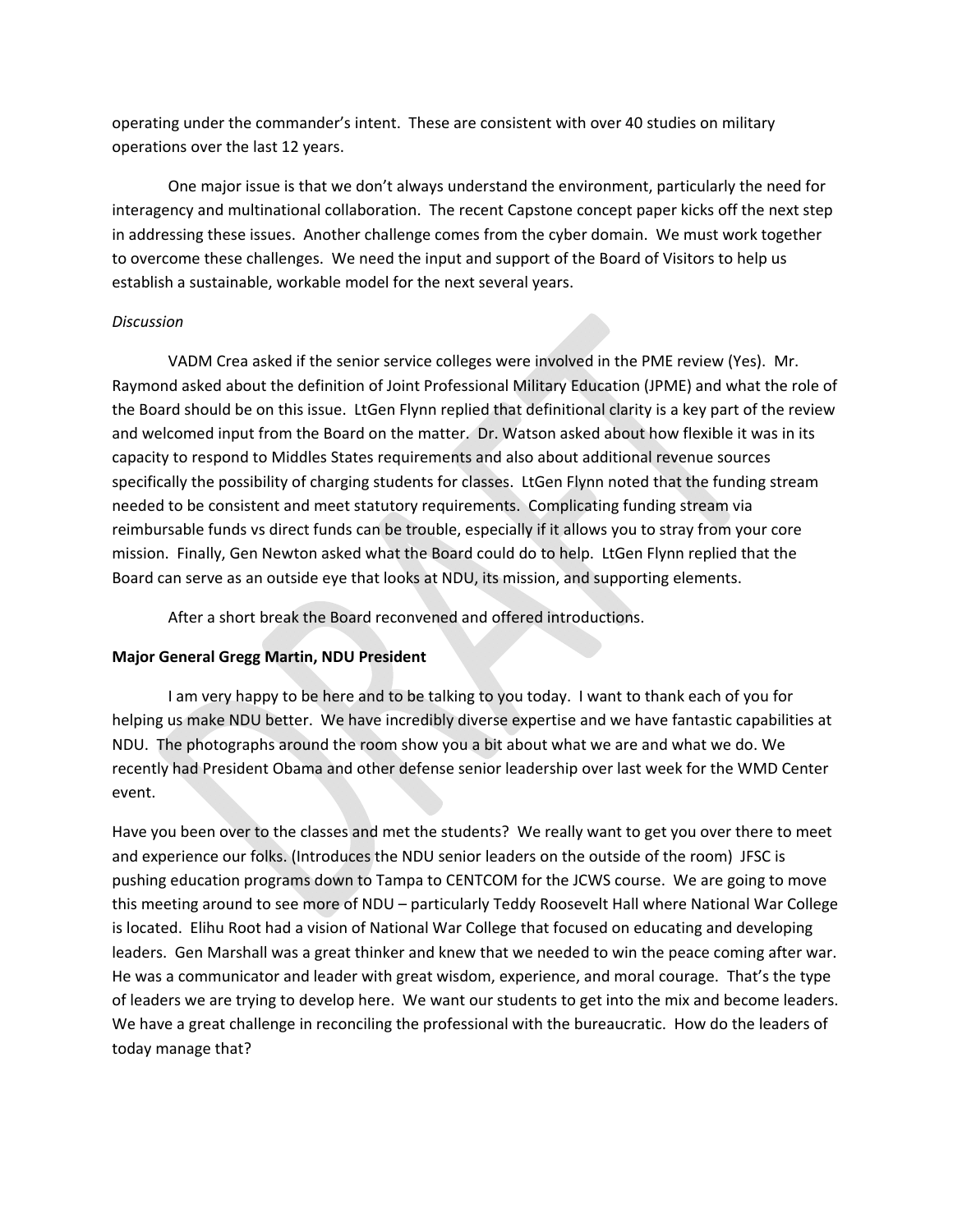(Continues introductions of NDU leaders around the other side of the room) We are today teaching NCOs in various programs – Keystone, CISA, and JFSC. Our relationships with the international students have been fantastic. Thank you to all. Now, our intent is to lay everything out on the table for you to look at, chew on, and discuss these issues. I want the relationship with the board to sustain even after we leave here today. With things like personnel management – hiring, ranks, etc.

NDU is a treasure but the environment has changed. I had the privilege to serve with Dempsey and he is a wonderful leader, strategic thinker, with a good understanding of the world and the national security environment. He has laid out the Joint Force 2020 document. Meanwhile the budget crunch has come. NDU grew up for many different needs over time. Dempsey wants us to leverage the best of NDU by reducing stovepipes/barriers in order to focus on one big thing i.e. developing and educating leaders. We will force start this through budget reductions.

The world has gotten more complex. Strategic ends expected of NDU have increased. Money has gone down (\$12mil). How do you create and develop new ways of doing things? The challenge of NDU is mixing its many great elements together to come to a better outcome. NDU can do better with the resources it has! Dempsey created a 3‐star position over at J‐7 with a massive education portfolio (Flynn). This is using scarcity to force change and encourage improvement. NDU's move from 3‐star to 2‐star president was another move toward improving through tightening.

A big question now is: Where are your redundancies? We are learning a lot about ourselves. We are also learning where our gaps are. How many WMD experts do we have? How many cyber folks do we have? And how many of these do we need?

The new mission is not really a new mission – it's simply a re-crafting of an old mission that NDU has always had. It tells us that leader development is the one big thing. What we hope to create out of our programs are leaders that are wiser, ethical, strong, built to last, and capable of dealing with complexity and stress. Right now we got hit by the budget cuts. We had internal reviews. The Joint Staff Action Plan (JASP) came through. Decisions have been made and now we are on the NDU Way Ahead. This was really step one.

Now that that is underway, our next big step is to deal with the Middle States accreditation process. They gave us a yellow card for (1) acting separately and not as a single enterprise. They also said that (2) we don't have a strategic planning process where we follow the priorities of strategic plan. (3) They also said that our IT issues are inadequate as they were five years ago. And we need evidence to show we are solving these issues.

Our biggest challenge is figuring out the management and governance portions of this. This is difficult because we are harnessing a historically diverse institution. It is hard work. The Middle States findings confirmed what the Chairman and LtGen Flynn said. These findings were also confirmed in our Command Climate survey over the summer. Once we work ourselves through this adaptation we will be stronger. We need to be able to get better under fiscal constraint.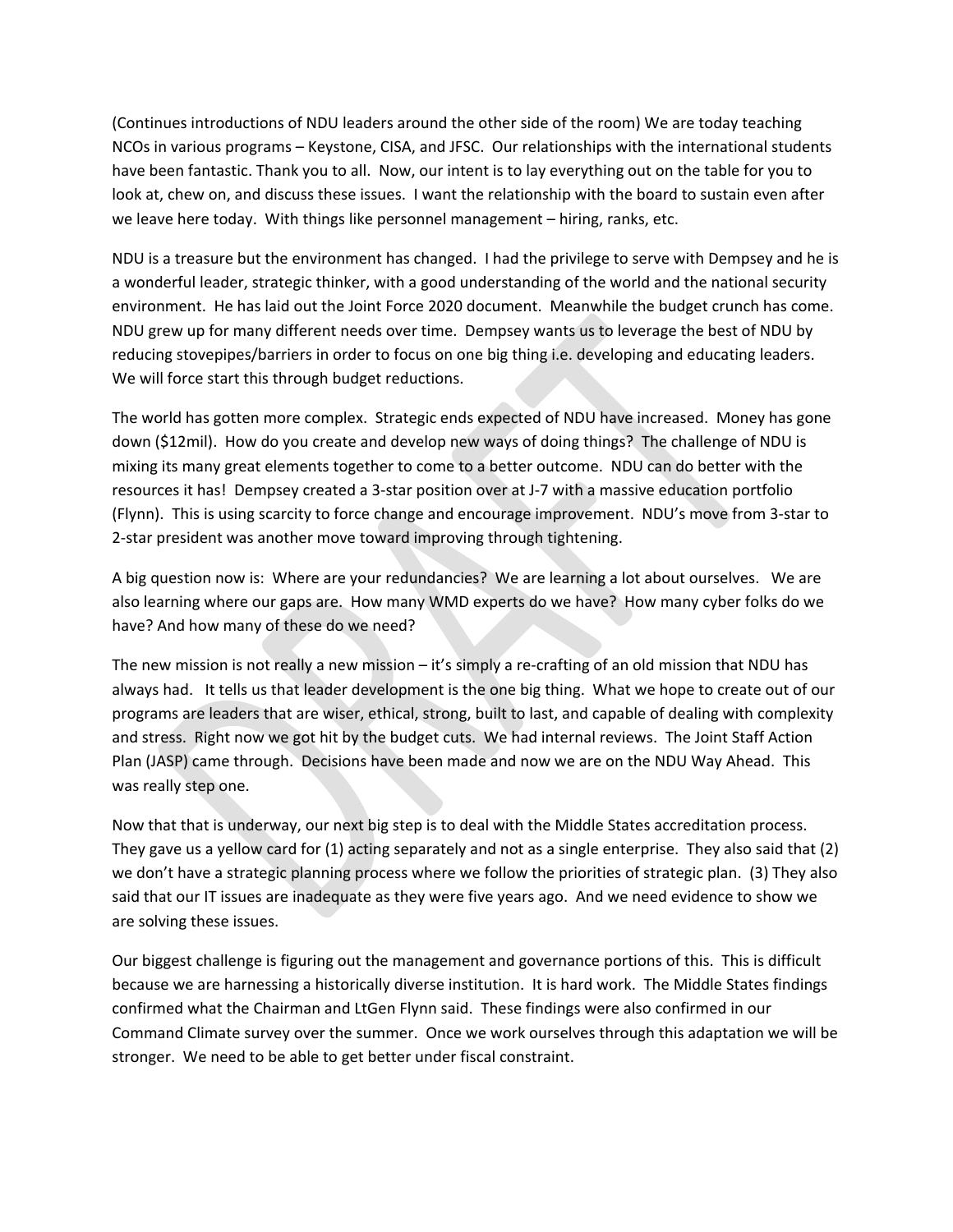We have also launched another effort called Taskforce 2020. The big idea is to take a blank canvas and ask how can we be better at a better value? If everybody at NDU is able to work together what can we accomplish? Next we are working on governance and management. The idea of talent/human capital management is very important in this new environment.

You are going to meet with faculty, students, and I hope you have a good time going around and experiencing this university.

#### **Dr. John Yaeger, NDU Vice President of Academic Affairs**

I want to talk about the history of the board and its role in accreditation. The environment in the mid‐70s was very much like it is today. Congress became very interested in JPME and wanted tp understand what DoD was doing. The Clements committee was created to look at the JPME system. It recommended the combination of NWC and ICAF under the National Defense University. The first NDU‐ P decided they needed a Board of Visitors that combined NWC and ICAF boards and included Clements on the board.

In 1986 Goldwater-Nichols made major changes to the joint officer system, including creating rigorous education standards. A few boards/reviews were created to monitor the academic rigor of NDU. Finally it was decided that civilian masters education would represent *rigorous* education. We are currently making changes to meet Middle States standards but also to get better and to improve ourselves and the university as a whole.

I want to say a few things about Middle States. One challenge we must deal with is that the visits come every 10 years and things can slip in between visits. We must maintain over time, keep our processes and programs up to standard. (Discusses the history of NDU's relationship with Middle States) Middle States came and found that we were not acting as one university, had some IT issues, and issues with leadership stability. We are making changes to improve this where we can. The important part is sustaining improvement over time.

So, Middle States gave us a warning letter and has required us to do a monitoring report. This has given us a new way ahead including, first, the writing of the new strategic plan and then once written using the plan to inform priorities and resource allocation decisions. We created the plan through a crossuniversity collaborative process. This new plan is a living document that has measurable goals.

The gist of the plan is: Excellence in Teaching, Excellence in Scholarship, Excellence in Support, and Transformation as a Goal.

### *Discussion*

Ms. Leong‐Hong asked about the kind of funding NDU receives. Dr. Yaeger replied that NDU lives on single year budgets; this makes financial planning in the out years difficult. Mr. Cannon noted that OSD is NDU's executive agent and they/we are waiting on the outcome of current negotiations on Capitol Hill. Dr. Watson and Dr. Trachtenberg noted that the one year budget process is done on a yearly basis as well. Gen Newton noted that NDU should be able to go beyond Middle States as it is a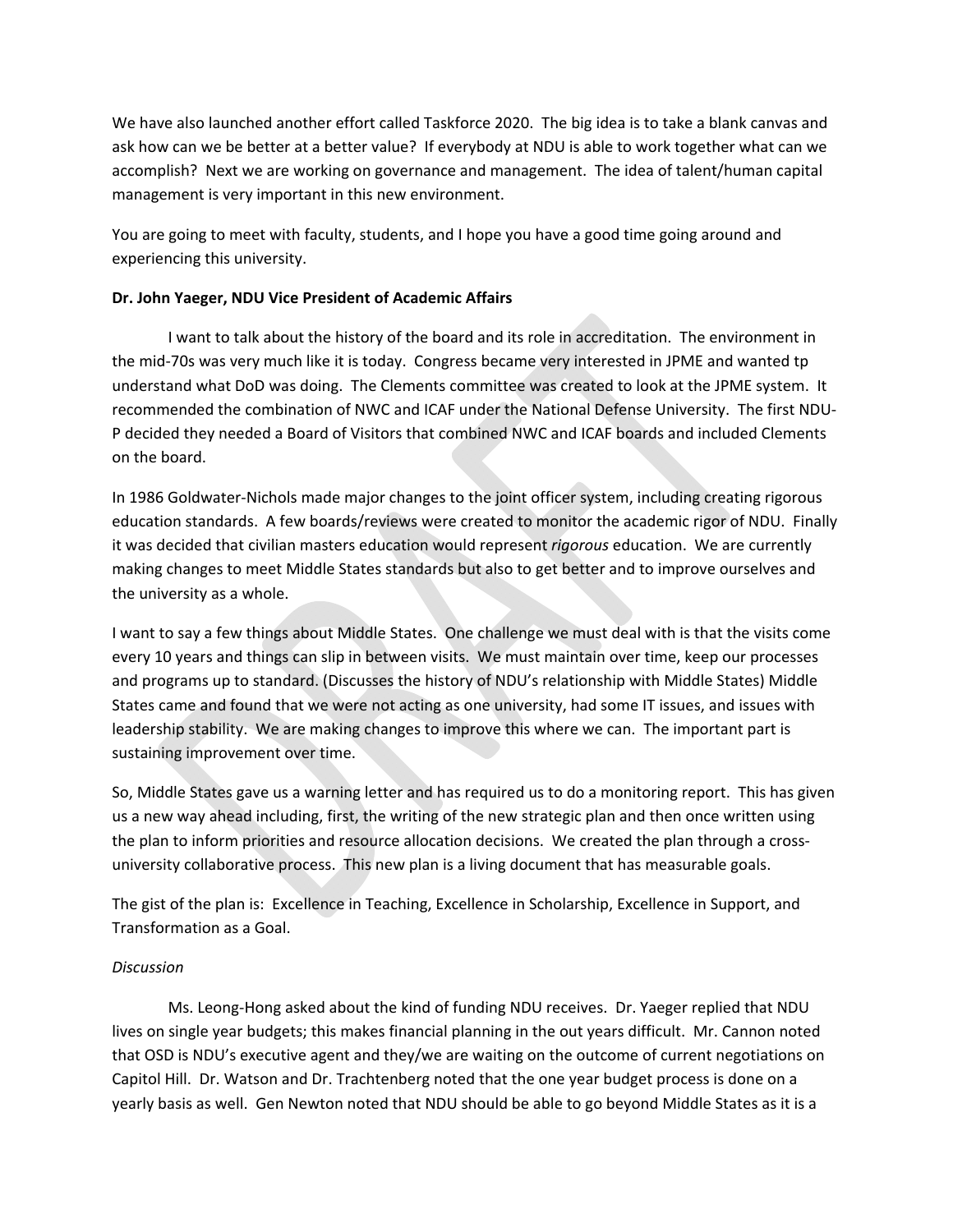military institution. Dr. Trachtenberg stated that Middle States does not look to fail institutions; they will work with you to help address issues.

#### **Colonel Stewart Liles, NDU Chief Information Officer**

 IT is a symptom of other issues at the university – specifically the strategic planning and management process at the university. Often with IT there is a gap between what you are saying and what I am hearing. Over the years there has grown a lot of technical debt. There are a lot of rules that govern IT (gov, mil, edu). We need to be compliant in the IT space. One thing IT needs to do is configuration management. A key change I am seeing is the organization making changes on how it wants to use technology. We want to be connected, collaborative, and assured.

Another challenge is paying back the debt but then also looking at the inputs and, more importantly, our outputs as an organization. The university must want these items (see Inputs and Outputs slide). We must identify our requirements and train people to use systems.

With Middle States we are taking actions: merge North and South ITD campuses, better IT support contract, training capabilities increased, IT strategic plan. We are improving with new tools as well: Student Information System (SIS), Sharepoint, and Google Apps for government. We also have the Strategic Plan and AY14 POM. All this is evidence for MS.

#### *Discussion*

Gen Newton asked about the criteria ITD uses to measure itself. COL Liles noted that he is looking to implement a balanced scorecard. Mr. Raymond asked if there were issues attracting qualified staff. COL Liles replied that day to day tactical operations dominate much of the time. He also noted that finding good leadership in IT will be easier because it appears the organization is more supportive of IT today than in years past. Ms. Leong‐Hong asked about the federal vs contract employee mix. COL Liles replied that the contractor and federal employees are an excellent team. Generally the federal employees provide oversight while the contractors execute. Mr. Fraser asked about IT turnover. COL Liles reiterated that he was on a 36 month assignment and that one of his key roles what to build a configuration management system that should simplify processes for the next IT director. Dr. Childs (iCollege) noted that COL Liles was the first NDU CIO to come work with iCollege on these issues collaboratively.

Dr. Watson asked about keeping good faculty and student data and productivity measures. He also asked about the assessment system. Again COL Liles reiterated that he will be implementing the balanced scorecard from south campus. MS. Leong‐Hong asked if we have an enterprise architecture council. COL Liles replied that we do not have that specific council right now but do have the Information Technology Strategy Council (ITSC), Academic Computing Environment (ACE) working group, and the New Media working group doing IT things. Mr. Pietropaoli noted that the University Resource Council appears to have faith in IT and IT's ability to improve itself with more resources. Dr. Yaeger reiterated that the IT Plan is important and that what happens with IT should be linked with academics. Dr. Watson suggested regularly budgeting every three years for IT renewal. MG Martin noted that the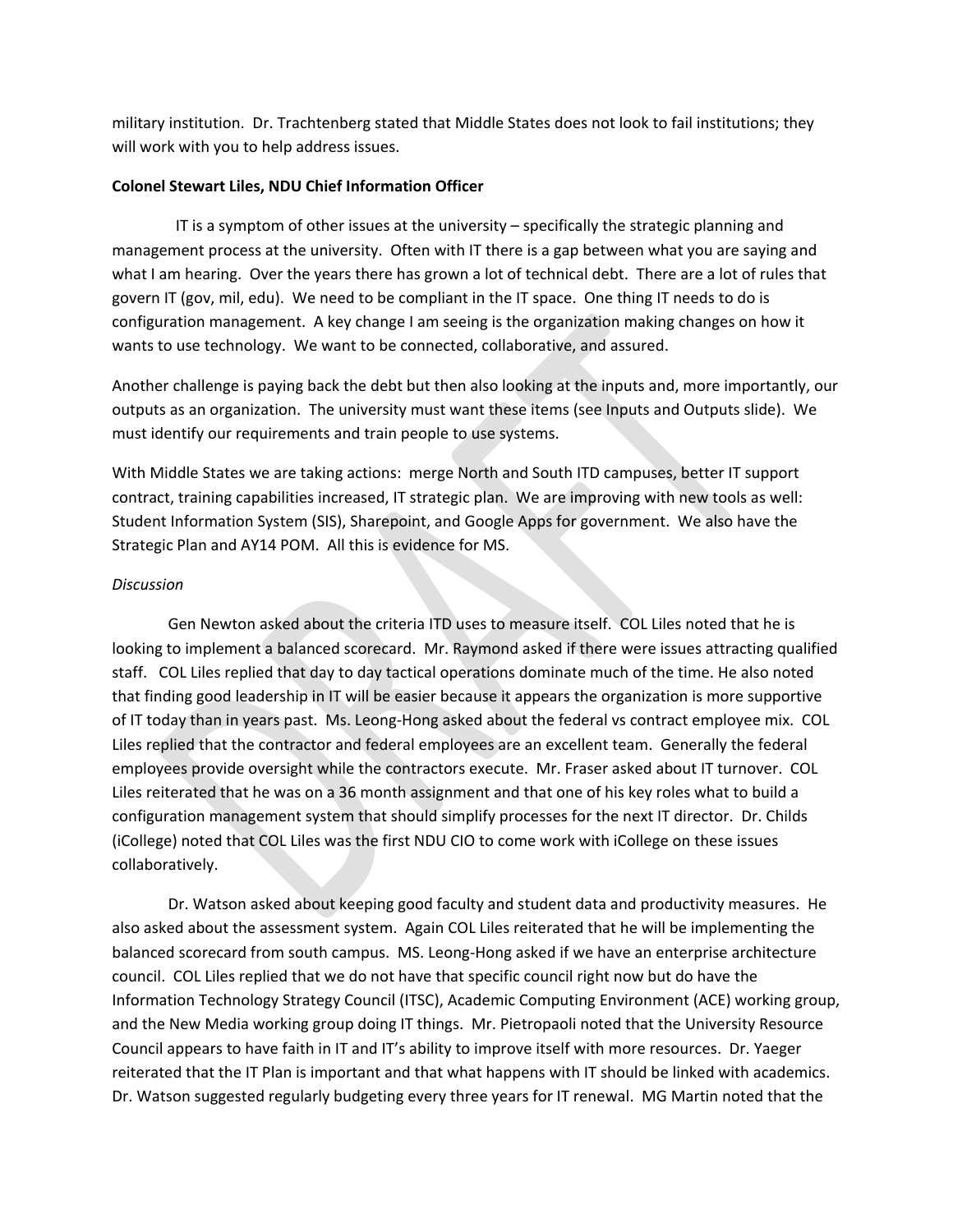big issue comes down to trust; the colleges want to make the IT changes impact their operations in a positive way. Gen Newton and Mr. Fraser both echoed the importance on building trust in an organization like this and in an environment like this.

#### **LUNCH**

#### **Dr. John Yaeger, NDU Vice President of Academic Affairs**

Returning from the break Dr. Yaeger asked for additional questions. Dr. Trachtenberg noted that in the Middle States process it is important to keep NDU's culture alive and well. Mr. Fraser noted that in choosing to centralize things one may lose passion for specific programs; it is important that NDU does not lose this passion.

Dr. Yaeger then moved to the next presentation. Looking at ourselves post-Middle States we found that we don't really know exactly how we govern ourselves and make decisions. We undertook a few studies to address this issue. So, what does MS want to see? (Standard 4) One of the important governance pieces is shared governance. This means that we take input for decisions from everybody and include the community in decision making processes. Key to making shared governance work is establishing mutual respect and trust. This point came out in the command climate survey – the colleges don't trust one another nor do they trust central NDU.

(Slide with governance structure laid out) This is the structure we have now after some reorganization. It may be working well or it may not be working as well as it could.

#### *Discussion*

VADM Crea asked about the University Resources Council (URC). Mr. Cannon and Mr Petropoli replied that the URC decisions role up to the Executive Council and ultimately to the NDU‐P. Both recognized that the URC has been much more effective as of late. The new Strategic Plan was mentioned as a good way forward for the URC, a plan to resource against. Mr. Fraser noted that implementation of the Strategic Plan will be key and that feedback loops are vitally important in allowing it to succeed. Dr. Watson asked about the roles and responsibilities of the councils. Several individuals responded noting that there is some confusion over the advisory vs decision making role of these bodies, that leadership turnover does not help clarify this, and that trust is vitally important in allowing the governance system to operate effectively. Ms. Leong‐Hong noted that in an organization as large as NDU decision making should occur at lower levels than the NDU-P. She also noted that trust is built through action, not commanded.

MG Martin thanked the group for a great discussion and talked about how this is a period of reflection when hard decisions have to be made. Mr. Fraser commended the NDU‐P for his charisma and motivating message. Gen Newton asked if enough people had bought into the plan. Several replies noted that, again, trust was key to bringing folks on board and that we have excellence in our colleges/centers, but need to build this same level of excellence at the NDU level. Gen Newton wondered if perhaps the university needs a view from someone outside, some to help the move to one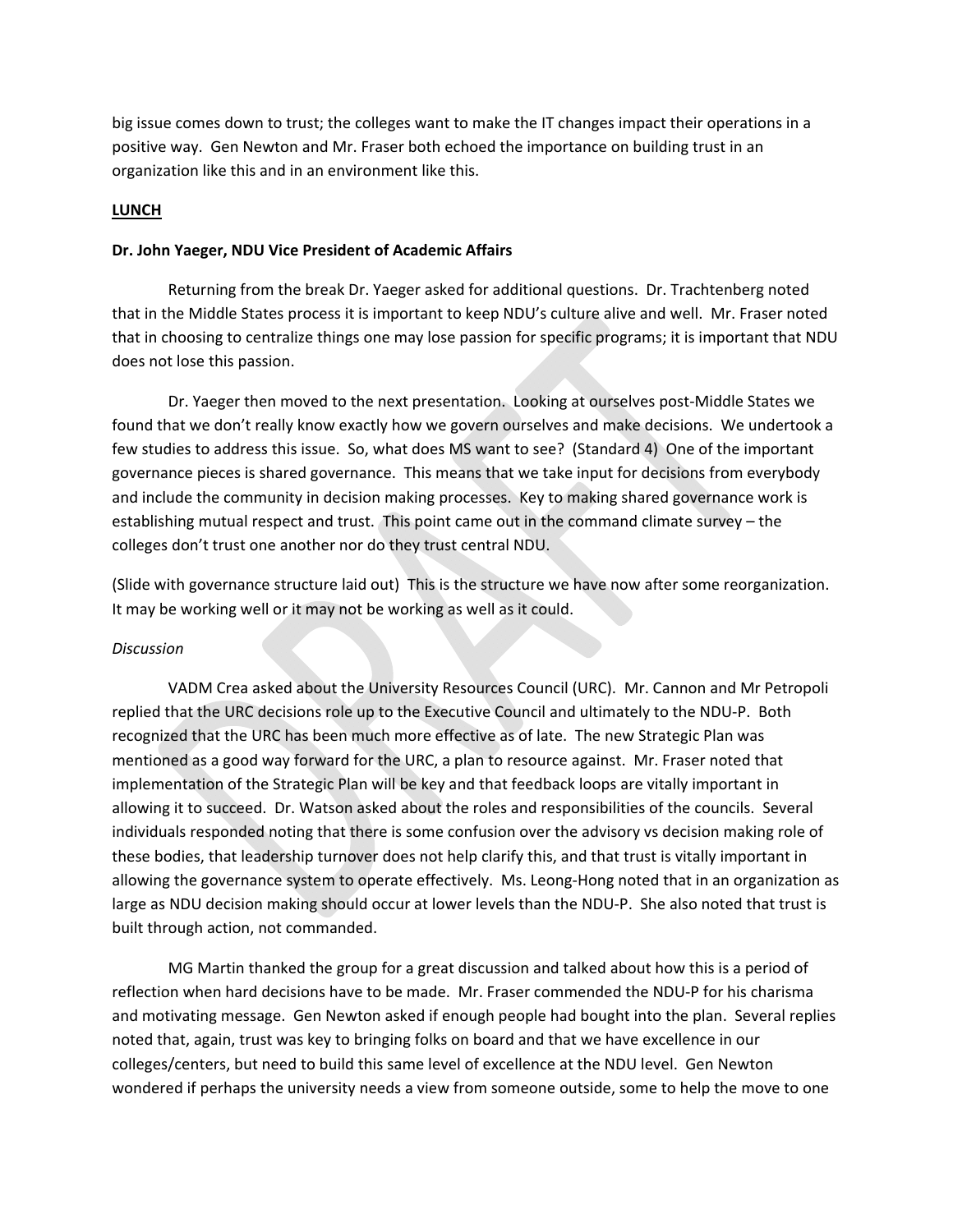university and the new strategic plan. Dr. Trachtenberg noted that we have to be careful about expectations in organizational consolidation. He used as examples Case Western University and the SUNY system to illustrate the difficulties of consolidation. Dr. Yaeger then introduced the new NDU vision, mission and goals. Dr. Trachtenberg noted that scholarship is changing in higher education, that it is becoming a more collaborative exercise. Finally, a few participants mentioned again the importance of trust and the need for trust to keep the workforce optimistic about the future of NDU.

#### **Jay Helming, Resource Management Director NDU**

Today I am going to talk about the FY13 budget, our challenges in relation to Middles States, our fiscal planning process, and current move to create management structures. I ask you to please share any questions and comments during any part of the briefing.

From FY09‐11 NDU was in a funding growth period. In FY 13 the budget dropped from \$98mil to \$85mil. There was no initial plan on how to do these reductions. We quickly came up with a reduction process in about 4‐5 months out of necessity (briefed to Joint Staff). We are solvent to execute the \$85mil. The colleges were heavily involved in the process. Things going on in Congress today can have some significant impact on us. In recent weeks the US House took \$3mil out of NDU budget but Senate restored it. We are waiting for the two sides to come to agreement on the issue. Most of our decisions are, in fact, current budget decisions. We need to be thinking outward toward 2015 and perhaps beyond.

Middle States recognized that we don't have a good programming process. We also do not have a good process for documenting fiscal decision making. IT is a symptom of our lack of programming process. We also need to assess ourselves constantly while building a body of evidence that were are following our new strategic plan.

Right now we are at the beginning of building the budget for FY15. We work off of the strategic plan. We need to look at where we want to go. The programming part is where we task out options and cost estimates on different courses of action. For instance, do we need to invest in certain areas over others? By March we have to balance our budget. Right now we have a shortfall for FY15. Decisions will have to be made. Next we start talking to stakeholders. We also have had multiple briefings and discussion with J7 to keep them informed. They can help us pull through this process. We are trying to push the decisions into the out years – planning for the future in 2015 rather than today.

#### *Discussion*

Gen Newton asked about the strategic plan and its role in resource planning. Mr. Helming replied that programming guidance is based on the strategic plan's four goals and that this guidance is being used to construct the FY15 budget. He also noted that they are currently in the process of working on a new title X compensation policy and solicited feedback from the group. Dr. Watson noted that at South Carolina faculty salaries are allocated from a central fund and that the distinctions between assistant, associate, and full professor are laid out. He reiterated the importance of tying evaluations to the strategic plan. There was then some discussion about using incentives to facilitate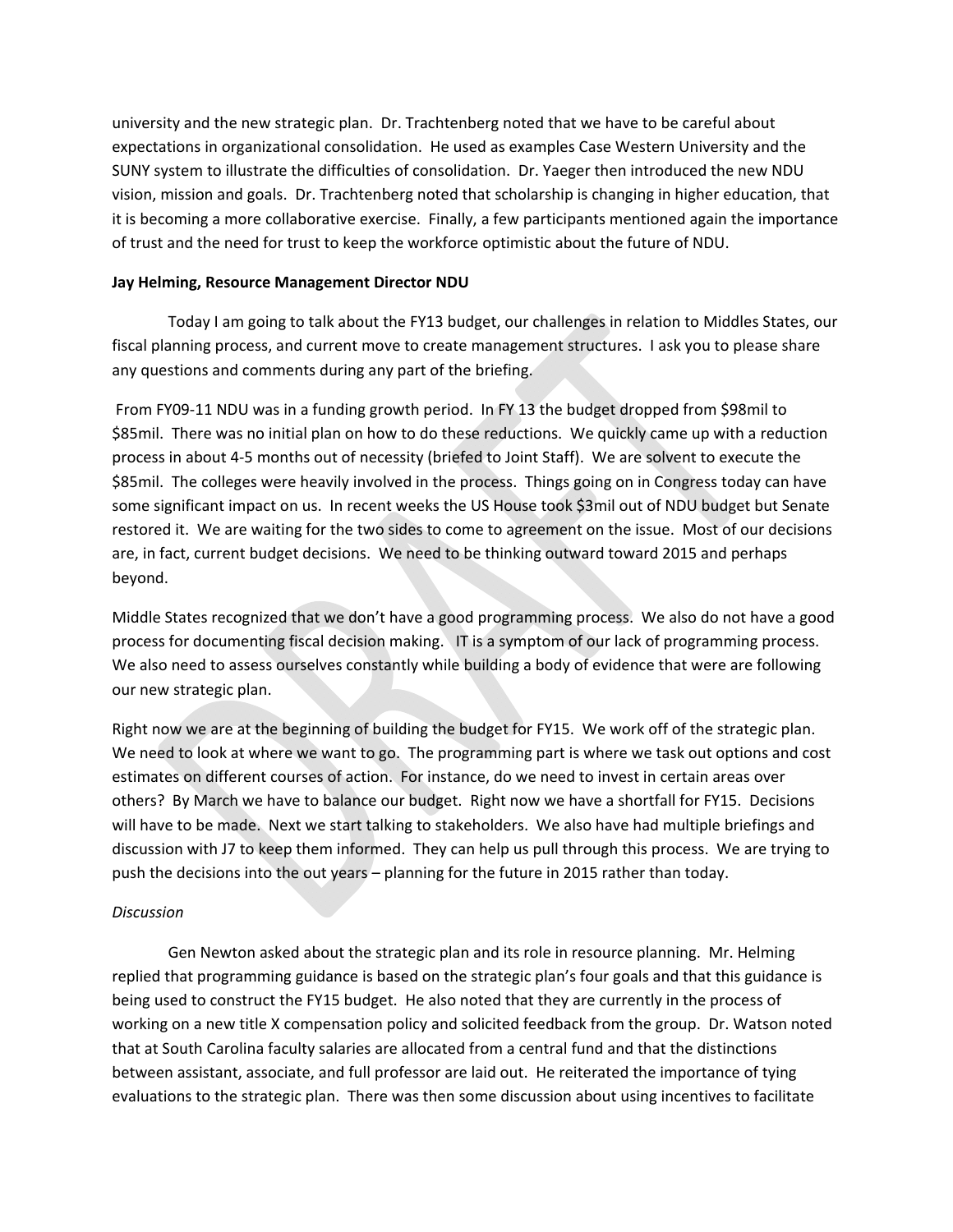collaboration across the university. Mr. Helming talked about how the compensation committee is looking to make appropriate comparisons with other organizations. There was a brief exchange about reimbursables and the issues involved in accepting outside funds from organizations with their own interests and goals. These projects bring in money but may encourage NDU to stray from its core mission. Col. Vuono noted that MS commended NDU's research components and that the research arm is currently moving to become more integrated and supportive of the teaching mission. Dr. Trachtenberg asked about the effects of the fiscal cliff. Mr. Helming noted that there was minimal guidance except to prepare as though a government shutdown is coming. Finally there was a brief exchange about faculty hiring and the importance of having the faculty with the right areas of expertise and skills.

#### **Tuesday, December 11, 2012 (Day Two)**

The second day began with a discussion about awarding an honorary degree from NDU. Dr. John Ballard of NDU nominated Colin Powell. This nomination was confirmed by Gen Newton and seconded by Ms. Leong‐Hong and Dr. Trachtenberg.

#### **Ms. Cathleen Pearl, NDU Foundation**

The foundation was founded in 1982 and is designed to assist the university in its outreach mission. If you look back five years the foundation has maintained its level of support. We receive roughly half a million dollars of giving every year. We are looking for ways to improve what we do and expand our network. We support the entire university – all colleges and components. The foundation endowed the Colin Powell Chair in INSEL. We also support special collections, excellence in student writing, and faculty development. We have recently had a soft launch of the national security circle. We are trying to cross pollinate across the university including JFSC. Outreach is our number one priority. We are great at telling what NDU is through events like the Annual Patriot Award. We use outreach to bring folks here to see what the university has to offer. We see ourselves as a bridge between the university and the outside world.

#### **Dr. Michael Bell, Chancellor of the College of International Security Affairs**

 Today I am going to present to you the NDU 2020 Design Paper – but first I'll explain the purpose of this paper. Gen Dempsey directed NDU to transform, refocus, and break out. I was asked to head this NDU 2020 group by MG Martin. Initially I had several questions – was this going to be open? What was the time frame? We decided to make this as open as possible.

We formed working groups with one (1) focused on what we should be teaching, how we should be doing it, what methods to use and the other (2) focused on structural changes at NDU to get us there. We set up some feedback sessions from students and faculty to see what they were thinking about. Many folks thought we didn't need to change. The design paper tries to identify what the primary problem is that we are trying to address.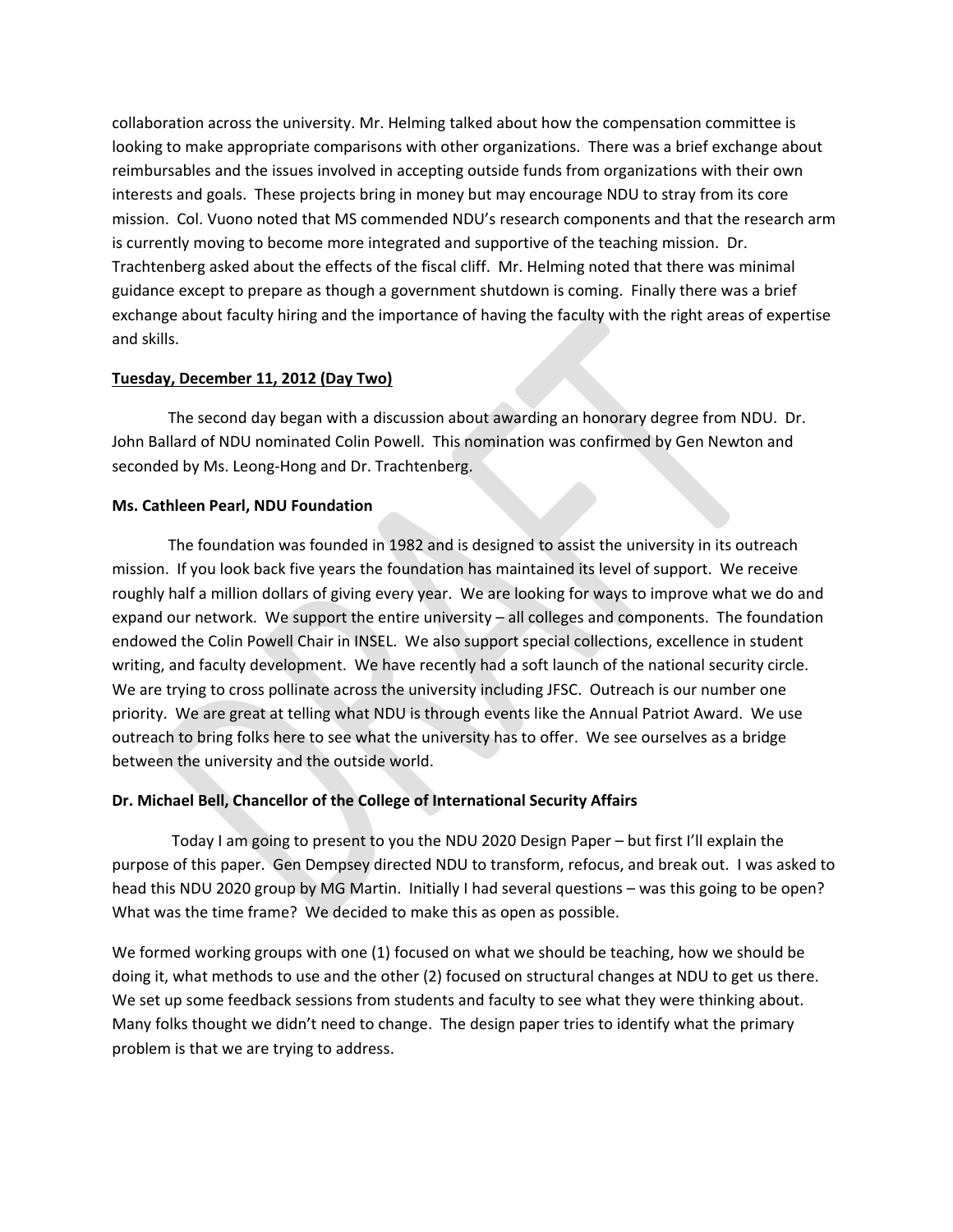Please feel free to ask/challenge anything I have up here. The Chairman asked us to transform. So in the draft we are talking about how NDU needs to evolve and reform. Why? (1) World is changing, (2) JF 2020 vision (3) Need to meet the needs of students and warfighters of the future. These combine with near-term fiscal and operational considerations to provide a clear imperative for change. NDU TF 2020 will next develop a campaign plan for carrying out the actions and initiatives of the next 8 years.

#### *Discussion*

Gen Newton asked about the timeframe for Taskforce 2020. Dr. Bell replied that there were both short and long term initiatives included. A question was asked about NDU's competition. It was noted that the service war colleges and senior fellowships at civilian university are alternatives to NDU and that the services ultimately run personnel systems and therefore decide which students go where. NDU also competes with the senior service schools for quality faculty as well. MG Martin noted the incentive of service schools to retain their best students. Mr. Raymond brought up the issue of measuring student progress after NDU. Dr. Bell noted that Taskforce 2020 has discussed the idea of having a selective examination for applicants and that the war colleges track their graduates after leaving NDU. He also mentioned that the Taskforce was looking at ways of making the NDU experience more student-centric by offering more academic flexibility. Dr. Bell then continued the presentation highlighting NDU's strengths as an institution and the need to retain these elements as we innovate. He also noted a few of the challenges faced at the moment, particularly the difficulty in instituting a transparent planning process and communicating across the institution.

#### **Ms. Lynn Simpson, Senior Advisor to the NDU‐P**

Today I'm going to talk about talent management. One of the things they asked me to do when I came on here at NDU was to help advise on human capital management issues. Through my discussions I found that I very much align with Dr Yaeger and his initiatives in the Academic Affairs Office. So what are the challenges? For one, a major issue is defining what we are after and what we are trying to get after. An important element is hiring, developing, and retaining the right people. There is another component of talent management and that is compensation. We want to define what the structure of talent at NDU is – we want people to know when they come here what they can move up to and how.

In May we started up a small compensation committee. The first question was how do we compare to other institutions? At first it looked like our salaries were too high. But then we measured ourselves against comparable DOD education facilities and found we were right in line. Now we are looking to create development paths.

#### *Discussion*

Several board members asked about faculty compensation at NDU including its comparability to other institutions. Ms. Simpson replied that NDU is unique as a government funded institution with unique requirements for faculty members (no grad assistants, no tenure, etc). Right now the talent management piece is being incorporated into the strategic plan and the clarification of roles and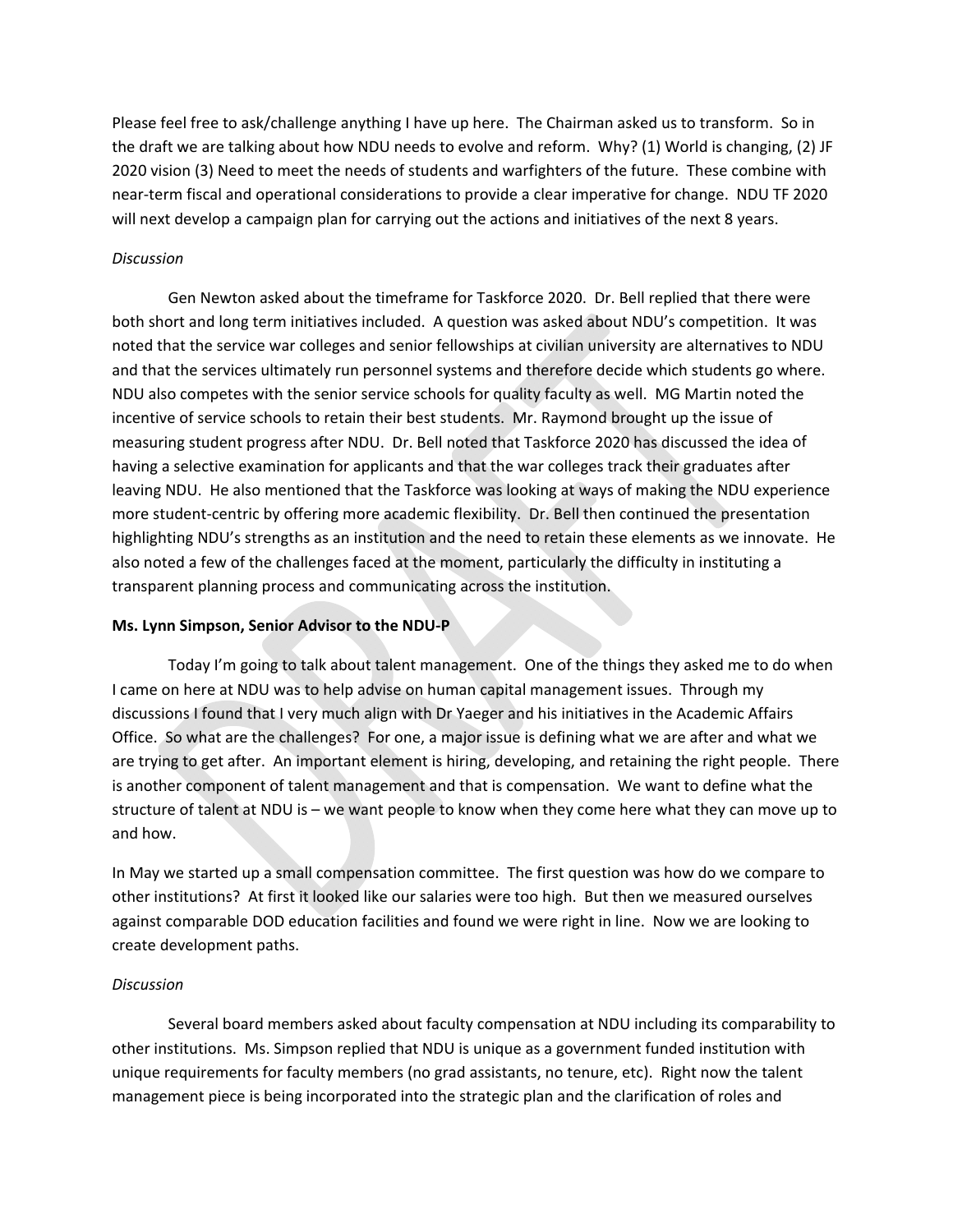requirements for different skill sets across the university. A working group is currently working on the compensation policy. At present we are looking to get feedback from the faculty on how to do this; how to attract, develop, and retain the best workforce possible. Lately the issue of compensation has come under the spotlight especially regarding senior staff. The current work group is drawn from across the university and we are next going to look at the process for new hiring and renewals. Mr. Fraser asked about the impact of potential budget cuts. He was informed that though there is concern, anxiety is lessening as communication about the process and the intent is improved. Several board members commented that this is not uncommon, budget issues will cause anxiety among the faculty at public and private institutions alike. It is important to address these issues head on.

Ms. Simpson then asked the group about desirable faculty and administrator attributes and requirements. Dr. Watson acknowledged that every institution was different but that it is important to tie evaluations to compensation. At his university faculty salaries are reviewed by a faculty committee which submits recommendations to administrators. MG Martin and Dr. Yaeger reiterated the importance of assessing faculty with a process that is appropriate to NDU. There was then some discussion about getting more transparency on the expertise and talent at the university.

Gen Newton moved to wrap the meeting up by discussing the difficulties of making changes. Mr. Cannon briefly commented on some resource issues involving the fiscal cliff. There was some discussion about the NDU Foundation and the board asked if next meeting they could get a comparison of the NDU Foundation budget and activities with other universities. MG Martin concluded the meeting by thanking the board members and for all their support and assistance.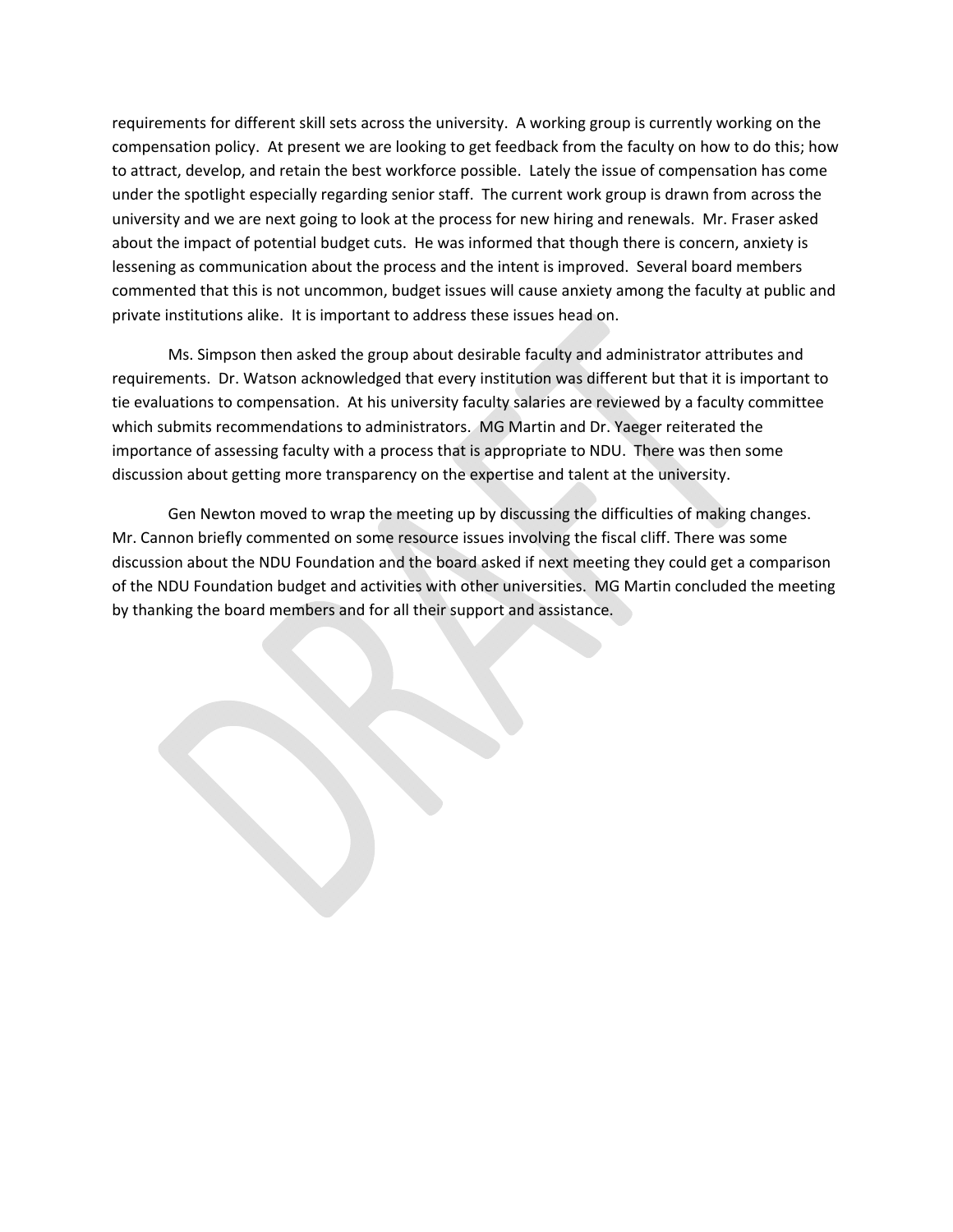# **Appendix A: National Defense University**

## **Board of Visitors Attendance Roster**

- 1. Vice Admiral Vivien Crea, USCG (Ret.)
- 2. Captain John Fraser, USN (Ret.)
- 3. Ms Belkis Leong‐Hong
- 4. General Lloyd Newton, USAF (Ret.)
- 5. Mr. Douglas Raymond
- 6. Dr. Stephen Trachtenberg
- 7. Dr. Lemuel Watson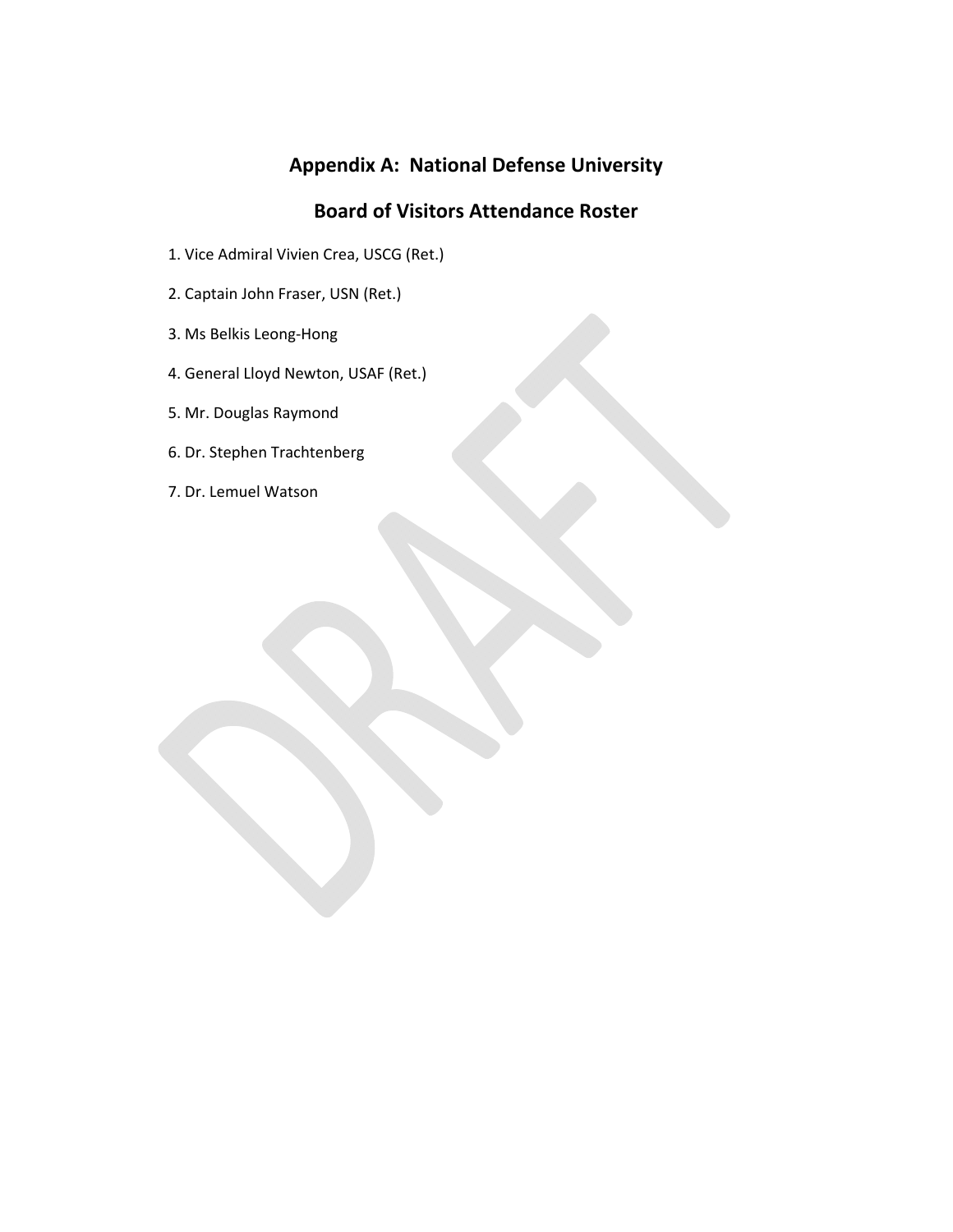# **Appendix B: National Defense University**

# **Board of Visitors Agenda**

## **Monday, December 10, 2012**

| 0900      | <b>Call to Order</b>                           | Dr. Brenda Roth, Designated Federal                                        |
|-----------|------------------------------------------------|----------------------------------------------------------------------------|
|           |                                                | Officer (DFO) and Deputy Vice President<br>for Academic Affairs            |
| 0900-0905 | <b>Administrative Notes</b>                    | Dr. Brenda Roth                                                            |
|           |                                                | General Lloyd Newton, USAF (Retired)                                       |
| 0905-1000 | Remarks                                        | Lieutenant General George Flynn                                            |
|           |                                                | Director, Joint Force Development (J-7)                                    |
| 1000-1115 | <b>State of the University</b>                 | Major General Gregg F. Martin, Ph.D.                                       |
|           |                                                | 14 <sup>th</sup> President                                                 |
| 1115-1215 | Middle States Commission on Higher             | Dr. John Yaeger, VP, Academic Affairs                                      |
|           | <b>Education/Characteristics of Excellence</b> | Colonel Stewart Liles, Chief Information<br>Officer                        |
| 1230-1330 | Lunch                                          |                                                                            |
| 1345-1500 | <b>NDU Governance</b>                          | Dr. John Yaeger VP, Academic Affairs                                       |
| 1500-1515 | <b>BREAK</b>                                   |                                                                            |
| 1515-1630 | <b>NDU Finances</b>                            | Mr. Jay Helming, Director, Resources<br>Ms. Cathleen Pearl, NDU Foundation |
|           |                                                |                                                                            |